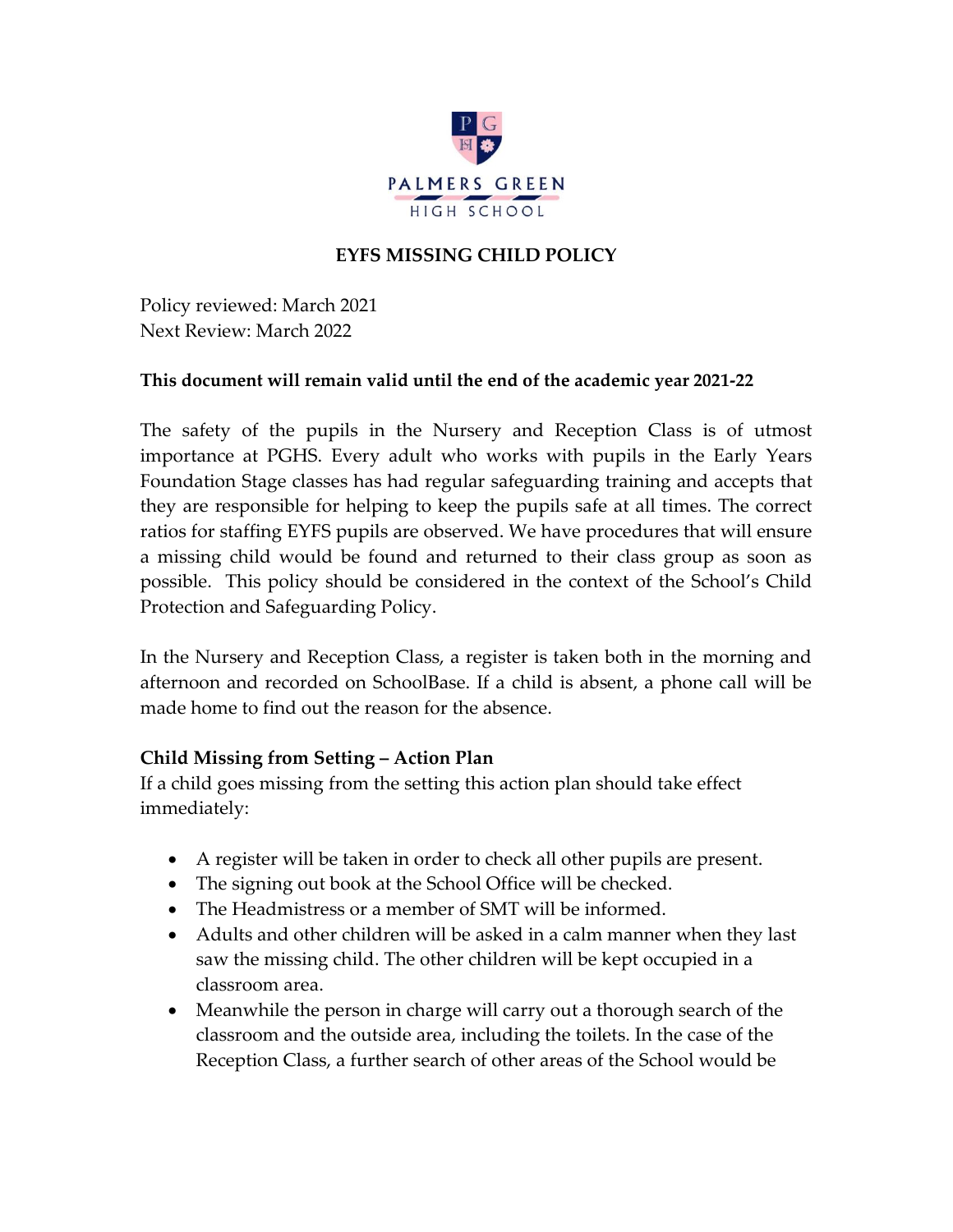undertaken. All spaces and cupboards where a small child might be able to hide will be checked.

• Doors and gates will be checked to see if there has been a breach of security whereby a child could wander out.

**If the child is still missing after 15 minutes**, the following steps would be followed:

- The Headmistress or SMT will be updated, making sure the DSL is informed.
- The child's parents will be contacted with an explanation of what has happened, as well as a description of the steps followed so far. The parents will be asked to come to the Nursery or School as soon as possible.
- The police will be contacted by the Head of Nursery or a member of SMT.
- The Head of Nursery or SMT at the main School site will organise staff to search the Nursery or School buildings and outside areas again.
- Enfield's Local Children's Safeguarding Partnership (SCP) will be notified by the DSL if it seems likely that there is a Child Protection or Safeguarding issue to address.
- Nursery or School staff will co-operate fully with any police investigation and/or safeguarding investigation by the LSCP.
- The Headmistress will inform the Chair of Governors of the situation.
- The Bursar will inform the School's insurers.
- A report will be made under RIDDOR to the HSE, if applicable.
- A full record of all activities that occurred up to when the child was found will be made for the incident report and if appropriate, procedures adjusted. The School Governors with specific responsibility for the Early Years pupils and for Child Protection and Safeguarding will be provided with a full report of what occurred.

# **Child Missing on an Outing – Action Plan**

If a child goes missing from an outing where their parents are not attending and responsible for their own child, the teacher in charge ensures that this procedure is followed immediately:

- **As soon as it is noticed that a child is missing**, staff on the outing will ask children to stand with their designated person and carry out a headcount to ensure that no other child has gone astray. One member of staff will search the immediate vicinity but will not search beyond that.
- The venue manager will be contacted and a search indoors and out will be carried out by venue staff.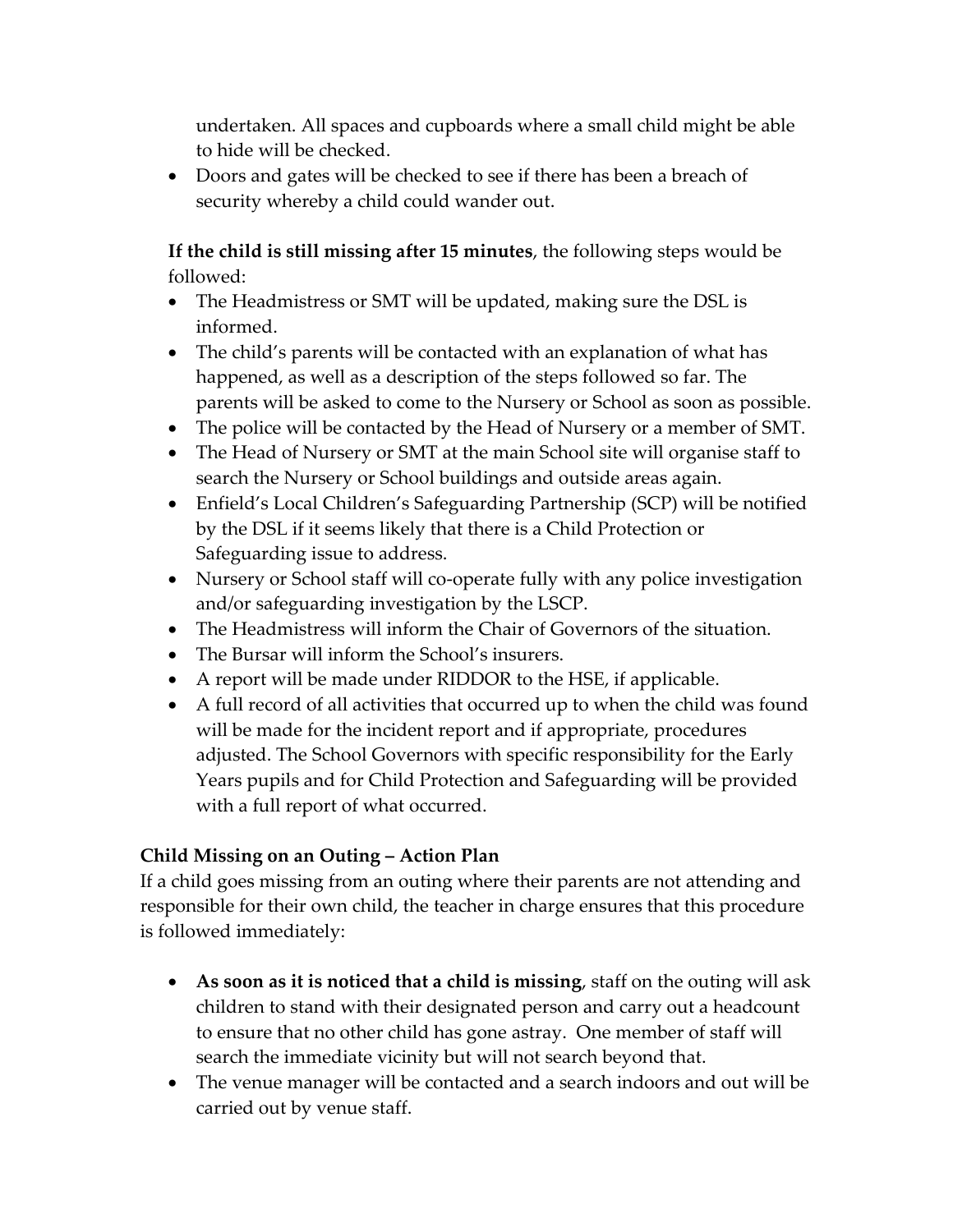- The Headmistress/ SMT will be informed and, where appropriate, make their way to the venue to aid the search and be the point of contact for the police as well as to support staff.
- Staff will take the remaining children back to the Nursery or main School.
- The child's parents will be contacted with an explanation of what has happened, as well as a description of the steps followed so far. The parents will be asked to come to the venue, Nursery or School as soon as possible.
- **After 15 minutes**, the Reception teacher/ Head of Nursery will contact the police and report the child as missing.
- The LSCP will be notified by the DSL if it seems likely that there is a Child Protection or Safeguarding issue to address.
- The School will co-operate fully with any police investigation and/or any safeguarding investigation.
- The Headmistress will be updated and they will contact the Chair of Governors.
- The Bursar will inform the School's insurers.
- A report will be made under RIDDOR to the HSE, if applicable.
- A full record of all activities that occurred up to when the child was found will be made for the incident report and if appropriate, procedures adjusted. The School Governors with specific responsibility for the Early Years pupils and for Child Protection and Safeguarding will be provided with a full report of what occurred.

# **When the child is found – Actions:**

- Talk to and comfort the child.
- The Head of Nursery/ SMT will speak to the child's parents to discuss what happened and give a full account of the incident.
- Speak to the other children in the Nursery/ Reception class in order that they understand why they should not leave the setting or their group on an outing.
- A full investigation will be carried out, involving the LSCP as necessary.
- Media enquiries will be referred to the Headmistress.

# **The investigation:**

- The Head of Nursery/Reception Class teacher will carry out a full investigation taking written statements from all the staff present at the time, or who were on the outing, as soon as possible.
- The key person will write an incident report detailing
	- o The time, place, numbers of staff and children